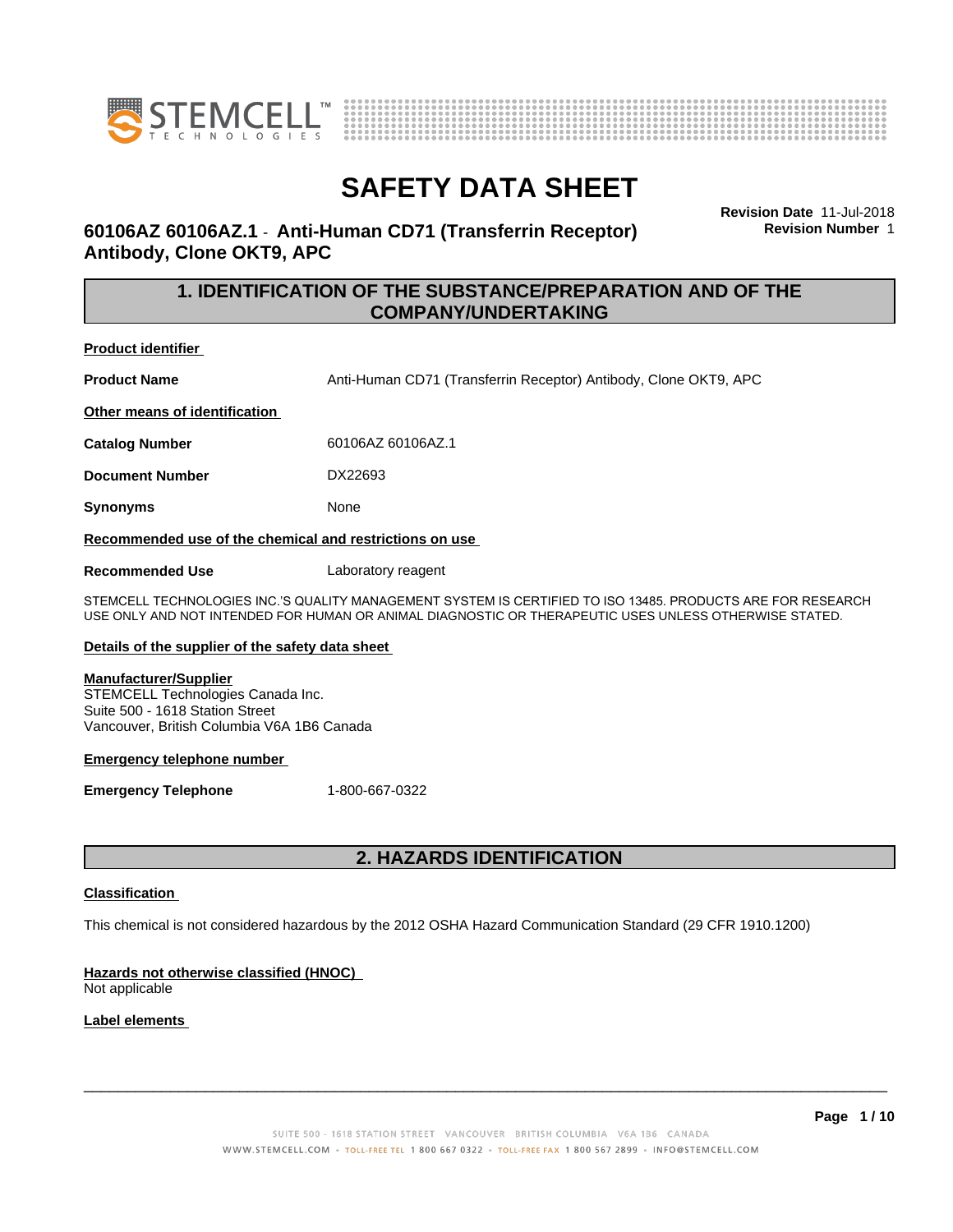



# **SAFETY DATA SHEET**<br>Revision Date 11-Jul-2018

### \_\_\_\_\_\_\_\_\_\_\_\_\_\_\_\_\_\_\_\_\_\_\_\_\_\_\_\_\_\_\_\_\_\_\_\_\_\_\_\_\_\_\_\_\_\_\_\_\_\_\_\_\_\_\_\_\_\_\_\_\_\_\_\_\_\_\_\_\_\_\_\_\_\_\_\_\_\_\_\_\_\_\_\_\_\_\_\_\_\_\_\_\_ **Revision Date** 11-Jul-2018 **60106AZ 60106AZ.1** - **Anti-Human CD71 (Transferrin Receptor) Antibody, Clone OKT9, APC**

**Revision Number** 1

| <b>Hazard statements</b> | Not a hazardous substance or mixture according to the Globally Harmonized System (GHS)                           |                                      |
|--------------------------|------------------------------------------------------------------------------------------------------------------|--------------------------------------|
|                          | The product contains no substances which at their given concentration, are considered to be hazardous to health. |                                      |
| <b>Appearance Clear</b>  | <b>Physical state Liquid</b>                                                                                     | <b>Odor</b> No information available |

**Other Information**

Not applicable

**Unknown acute toxicity** 0 % of the mixture consists of ingredient(s) of unknown toxicity

0 % of the mixture consists of ingredient(s) of unknown acute oral toxicity

0 % of the mixture consists of ingredient(s) of unknown acute dermal toxicity

0 % of the mixture consists of ingredient(s) of unknown acute inhalation toxicity (gas)

0 % of the mixture consists of ingredient(s) of unknown acute inhalation toxicity (vapor)

0 % of the mixture consists of ingredient(s) of unknown acute inhalation toxicity (dust/mist)

### **3. COMPOSITION/INFORMATION ON INGREDIENTS**

#### **Substance**

Not applicable.

#### **Mixture**

Not a hazardous substance or mixture according to the Globally Harmonized System (GHS)

\*The exact percentage (concentration) of composition has been withheld as a trade secret.

### **4. FIRST AID MEASURES**

### **Description of first aid measures**

**Inhalation** Remove to fresh air.

**Eye contact Rinse thoroughly with plenty of water for at least 15 minutes, lifting lower and upper eyelids.** Consult a physician.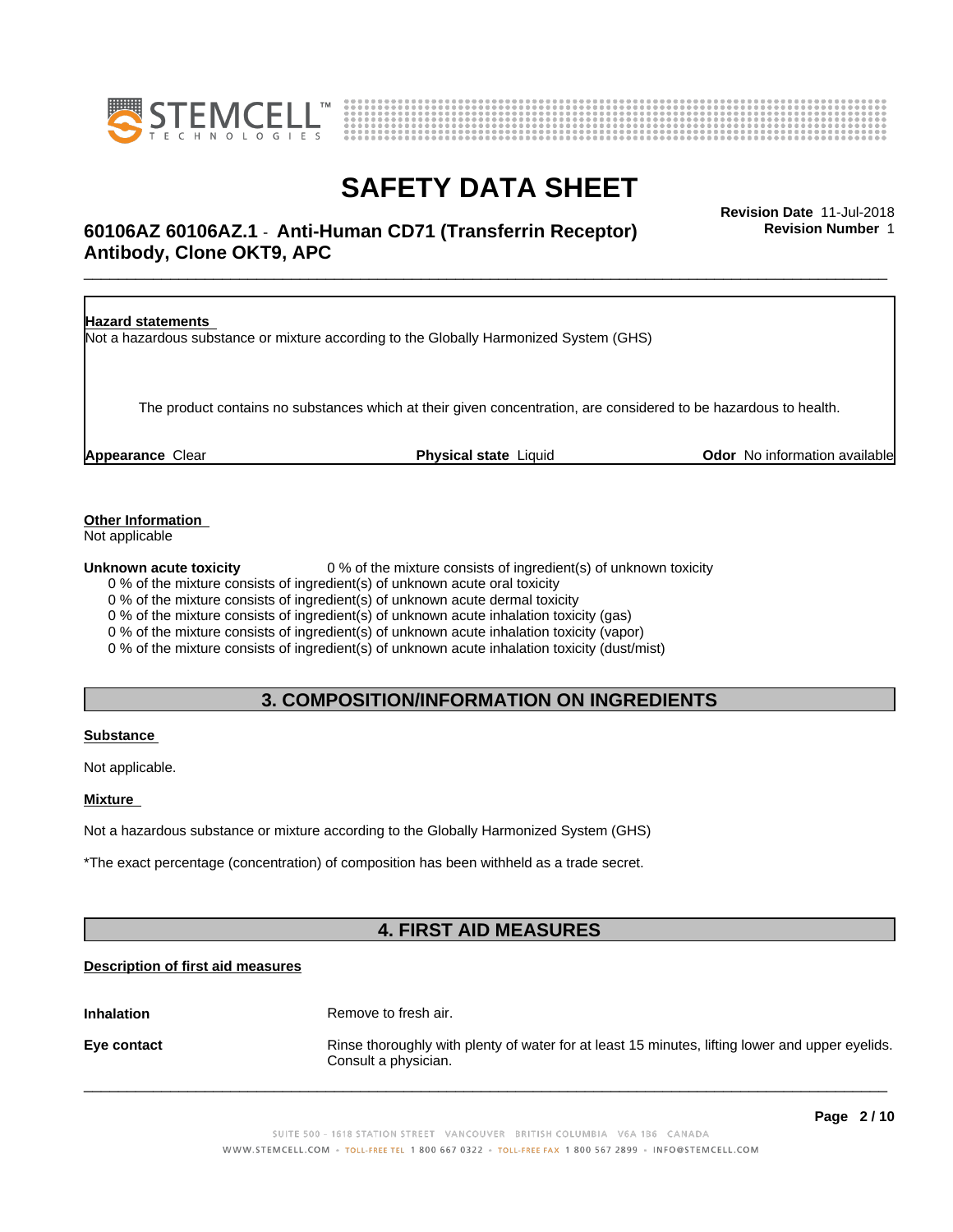



### \_\_\_\_\_\_\_\_\_\_\_\_\_\_\_\_\_\_\_\_\_\_\_\_\_\_\_\_\_\_\_\_\_\_\_\_\_\_\_\_\_\_\_\_\_\_\_\_\_\_\_\_\_\_\_\_\_\_\_\_\_\_\_\_\_\_\_\_\_\_\_\_\_\_\_\_\_\_\_\_\_\_\_\_\_\_\_\_\_\_\_\_\_ **Revision Date** 11-Jul-2018 **60106AZ 60106AZ.1** - **Anti-Human CD71 (Transferrin Receptor) Antibody, Clone OKT9, APC**

**Skin contact** Wash skin with soap and water. **Ingestion Ingestion Clean mouth with water and drink afterwards plenty of water. Most important symptoms and effects, both acute and delayed Symptoms** No information available. **Indication of any immediate medical attention and special treatment needed Note to physicians** Treat symptomatically. **5. FIRE-FIGHTING MEASURES**

| <b>Suitable Extinguishing Media</b>                                                                              | Use extinguishing measures that are appropriate to local circumstances and the<br>surrounding environment.                            |
|------------------------------------------------------------------------------------------------------------------|---------------------------------------------------------------------------------------------------------------------------------------|
| Unsuitable extinguishing media                                                                                   | CAUTION: Use of water spray when fighting fire may be inefficient.                                                                    |
| Specific hazards arising from the<br>chemical                                                                    | No information available.                                                                                                             |
| <b>Explosion data</b><br><b>Sensitivity to Mechanical Impact None.</b><br><b>Sensitivity to Static Discharge</b> | None.                                                                                                                                 |
| Special protective equipment for<br>fire-fighters                                                                | Firefighters should wear self-contained breathing apparatus and full firefighting turnout<br>gear. Use personal protection equipment. |

### **6. ACCIDENTAL RELEASE MEASURES**

### **Personal precautions, protective equipment and emergency procedures**

**Personal precautions** Ensure adequate ventilation.

### **Environmental precautions**

**Environmental precautions** See Section 12 for additional Ecological Information.

### **Methods and material for containment and cleaning up**

 $\overline{\phantom{a}}$  ,  $\overline{\phantom{a}}$  ,  $\overline{\phantom{a}}$  ,  $\overline{\phantom{a}}$  ,  $\overline{\phantom{a}}$  ,  $\overline{\phantom{a}}$  ,  $\overline{\phantom{a}}$  ,  $\overline{\phantom{a}}$  ,  $\overline{\phantom{a}}$  ,  $\overline{\phantom{a}}$  ,  $\overline{\phantom{a}}$  ,  $\overline{\phantom{a}}$  ,  $\overline{\phantom{a}}$  ,  $\overline{\phantom{a}}$  ,  $\overline{\phantom{a}}$  ,  $\overline{\phantom{a}}$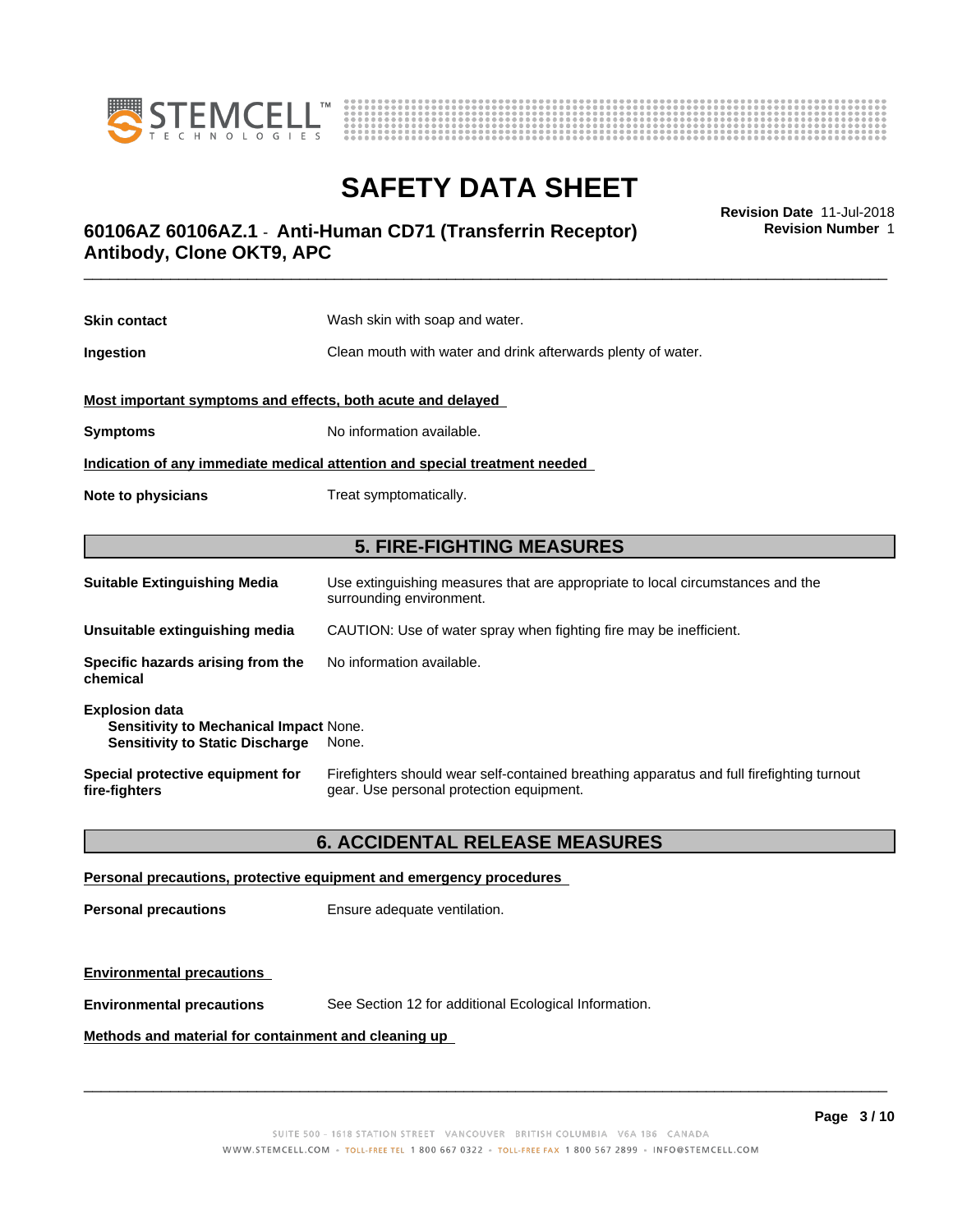



**Revision Number** 1

### \_\_\_\_\_\_\_\_\_\_\_\_\_\_\_\_\_\_\_\_\_\_\_\_\_\_\_\_\_\_\_\_\_\_\_\_\_\_\_\_\_\_\_\_\_\_\_\_\_\_\_\_\_\_\_\_\_\_\_\_\_\_\_\_\_\_\_\_\_\_\_\_\_\_\_\_\_\_\_\_\_\_\_\_\_\_\_\_\_\_\_\_\_ **Revision Date** 11-Jul-2018 **60106AZ 60106AZ.1** - **Anti-Human CD71 (Transferrin Receptor) Antibody, Clone OKT9, APC**

| <b>Methods for containment</b>         | Prevent further leakage or spillage if safe to do so.                                |
|----------------------------------------|--------------------------------------------------------------------------------------|
| Methods for cleaning up                | Pick up and transfer to properly labeled containers.                                 |
| <b>Prevention of secondary hazards</b> | Clean contaminated objects and areas thoroughly observing environmental regulations. |

### **7. HANDLING AND STORAGE**

### **Precautions for safe handling**

**Advice on safe handling** Handle in accordance with good industrial hygiene and safety practice.

### **Conditions for safe storage, including any incompatibilities**

**Storage Conditions** Keep containers tightly closed in a dry, cool and well-ventilated place.

### **8. EXPOSURE CONTROLS/PERSONAL PROTECTION**

| <b>Control parameters</b>        |                                                                                                                                                                             |
|----------------------------------|-----------------------------------------------------------------------------------------------------------------------------------------------------------------------------|
| <b>Exposure Limits</b>           | This product, as supplied, does not contain any hazardous materials with occupational<br>exposure limits established by the region specific regulatory bodies.              |
| Appropriate engineering controls |                                                                                                                                                                             |
| <b>Engineering controls</b>      | <b>Showers</b><br>Eyewash stations<br>Ventilation systems.                                                                                                                  |
|                                  | Individual protection measures, such as personal protective equipment                                                                                                       |
| Eye/face protection              | No special protective equipment required.                                                                                                                                   |
|                                  |                                                                                                                                                                             |
| Skin and body protection         | No special protective equipment required.                                                                                                                                   |
| <b>Respiratory protection</b>    | No protective equipment is needed under normal use conditions. If exposure limits are<br>exceeded or irritation is experienced, ventilation and evacuation may be required. |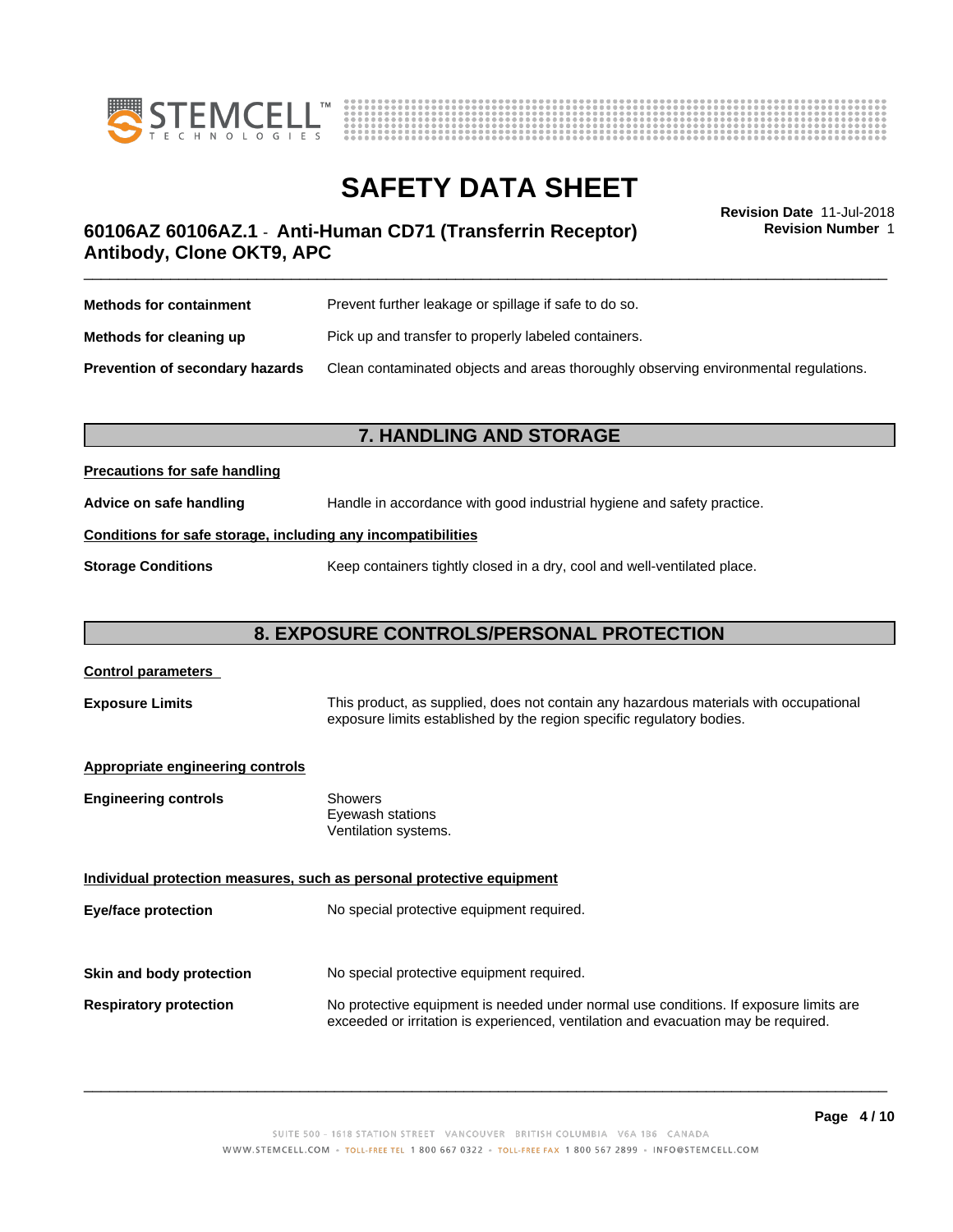



### \_\_\_\_\_\_\_\_\_\_\_\_\_\_\_\_\_\_\_\_\_\_\_\_\_\_\_\_\_\_\_\_\_\_\_\_\_\_\_\_\_\_\_\_\_\_\_\_\_\_\_\_\_\_\_\_\_\_\_\_\_\_\_\_\_\_\_\_\_\_\_\_\_\_\_\_\_\_\_\_\_\_\_\_\_\_\_\_\_\_\_\_\_ **Revision Date** 11-Jul-2018 **60106AZ 60106AZ.1** - **Anti-Human CD71 (Transferrin Receptor) Antibody, Clone OKT9, APC**

**General hygiene considerations** Handle in accordance with good industrial hygiene and safety practice.

### **9. PHYSICAL AND CHEMICAL PROPERTIES**

| Information on basic physical and chemical properties |                          |                  |
|-------------------------------------------------------|--------------------------|------------------|
| <b>Physical state</b>                                 | Liquid                   |                  |
| Appearance                                            | Clear                    |                  |
| Color                                                 | No information available |                  |
| Odor                                                  | No information available |                  |
| <b>Odor threshold</b>                                 | No information available |                  |
|                                                       |                          |                  |
| <b>Property</b>                                       | <b>Values</b>            | Remarks • Method |
| рH                                                    | No data available        | None known       |
| Melting point / freezing point                        | No data available        | None known       |
| Boiling point / boiling range                         | No data available        | None known       |
| <b>Flash point</b>                                    | No data available        | None known       |
| <b>Evaporation rate</b>                               | No data available        | None known       |
| Flammability (solid, gas)                             | No data available        | None known       |
| <b>Flammability Limit in Air</b>                      |                          | None known       |
| <b>Upper flammability limit:</b>                      | No data available        |                  |
| Lower flammability limit:                             | No data available        |                  |
| Vapor pressure                                        | No data available        | None known       |
| Vapor density                                         | No data available        | None known       |
| <b>Relative density</b>                               | No data available        | None known       |
| <b>Water solubility</b>                               | No data available        | None known       |
| Solubility in other solvents                          | No data available        | None known       |
| <b>Partition coefficient</b>                          | No data available        | None known       |
| <b>Autoignition temperature</b>                       | No data available        | None known       |
| <b>Decomposition temperature</b>                      | No data available        | None known       |
| <b>Kinematic viscosity</b>                            | No data available        | None known       |
| <b>Dynamic viscosity</b>                              | No data available        | None known       |
| <b>Explosive properties</b>                           | No information available |                  |

**Oxidizing properties** No information available

**Other Information**

**Softening point** No information available **Molecular weight** No information available **Molecular formula** No information available **VOC Content (%)** No information available **Liquid Density No information available**<br> **Bulk density No information available No information available** 

#### **Remarks** • Method

### **10. STABILITY AND REACTIVITY**

**Reactivity No information available.** 

SUITE 500 - 1618 STATION STREET VANCOUVER BRITISH COLUMBIA V6A 1B6 CANADA WWW.STEMCELL.COM • TOLL-FREE TEL 1 800 667 0322 • TOLL-FREE FAX 1 800 567 2899 • INFO@STEMCELL.COM

 $\overline{\phantom{a}}$  ,  $\overline{\phantom{a}}$  ,  $\overline{\phantom{a}}$  ,  $\overline{\phantom{a}}$  ,  $\overline{\phantom{a}}$  ,  $\overline{\phantom{a}}$  ,  $\overline{\phantom{a}}$  ,  $\overline{\phantom{a}}$  ,  $\overline{\phantom{a}}$  ,  $\overline{\phantom{a}}$  ,  $\overline{\phantom{a}}$  ,  $\overline{\phantom{a}}$  ,  $\overline{\phantom{a}}$  ,  $\overline{\phantom{a}}$  ,  $\overline{\phantom{a}}$  ,  $\overline{\phantom{a}}$ 

**Page 5 / 10**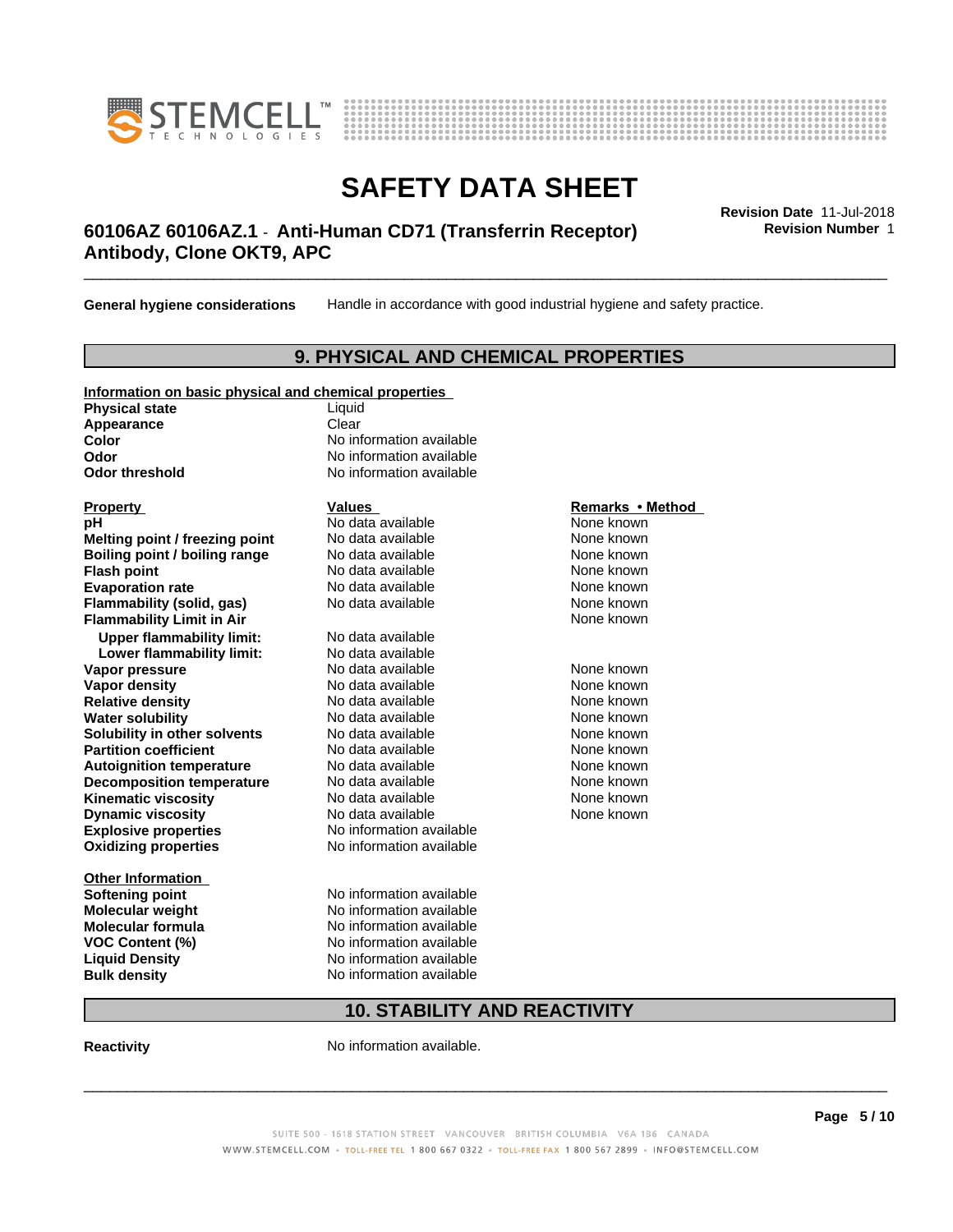



### \_\_\_\_\_\_\_\_\_\_\_\_\_\_\_\_\_\_\_\_\_\_\_\_\_\_\_\_\_\_\_\_\_\_\_\_\_\_\_\_\_\_\_\_\_\_\_\_\_\_\_\_\_\_\_\_\_\_\_\_\_\_\_\_\_\_\_\_\_\_\_\_\_\_\_\_\_\_\_\_\_\_\_\_\_\_\_\_\_\_\_\_\_ **Revision Date** 11-Jul-2018 **60106AZ 60106AZ.1** - **Anti-Human CD71 (Transferrin Receptor) Antibody, Clone OKT9, APC**

**Revision Number** 1

| <b>Chemical stability</b>                                               | Stable under normal conditions.           |
|-------------------------------------------------------------------------|-------------------------------------------|
| <b>Possibility of hazardous reactions</b> None under normal processing. |                                           |
| <b>Conditions to avoid</b>                                              | None known based on information supplied. |
| Incompatible materials                                                  | None known based on information supplied. |
|                                                                         |                                           |

**Hazardous decomposition products** None known based on information supplied.

### **11. TOXICOLOGICAL INFORMATION**

### **Information on likely routes of exposure**

#### **Product Information**

| <b>Inhalation</b>   | Specific test data for the substance or mixture is not available.            |
|---------------------|------------------------------------------------------------------------------|
| Eye contact         | Specific test data for the substance or mixture is not available.            |
| <b>Skin contact</b> | Specific test data for the substance or mixture is not available.            |
| Ingestion           | Specific test data for the substance or mixture is not available.            |
|                     | Symptoms related to the physical, chemical and toxicological characteristics |
|                     |                                                                              |

**Symptoms** No information available.

#### **Numerical measures of toxicity**

#### **Acute toxicity**

#### **The following values are calculated based on chapter 3.1 of the GHS document** .

#### **Unknown acute toxicity** 0 % of the mixture consists of ingredient(s) of unknown toxicity

0 % of the mixture consists of ingredient(s) of unknown acute oral toxicity

0 % of the mixture consists of ingredient(s) of unknown acute dermal toxicity

0 % of the mixture consists of ingredient(s) of unknown acute inhalation toxicity (gas)

0 % of the mixture consists of ingredient(s) of unknown acute inhalation toxicity (vapor)

0 % of the mixture consists of ingredient(s) of unknown acute inhalation toxicity (dust/mist)

### **Delayed and immediate effects as well as chronic effects from short and long-term exposure**

**Skin corrosion/irritation** No information available.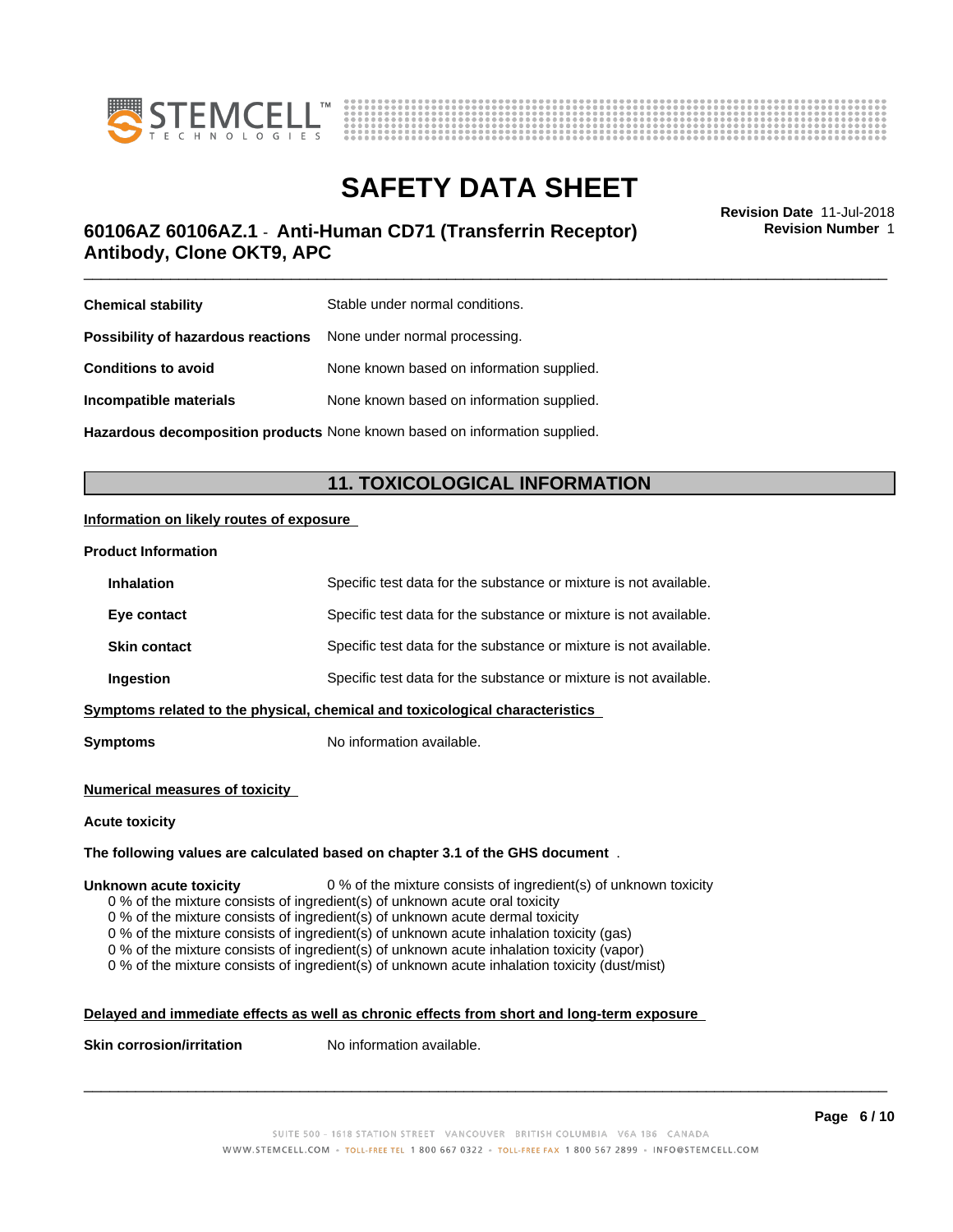



### \_\_\_\_\_\_\_\_\_\_\_\_\_\_\_\_\_\_\_\_\_\_\_\_\_\_\_\_\_\_\_\_\_\_\_\_\_\_\_\_\_\_\_\_\_\_\_\_\_\_\_\_\_\_\_\_\_\_\_\_\_\_\_\_\_\_\_\_\_\_\_\_\_\_\_\_\_\_\_\_\_\_\_\_\_\_\_\_\_\_\_\_\_ **Revision Date** 11-Jul-2018 **60106AZ 60106AZ.1** - **Anti-Human CD71 (Transferrin Receptor) Antibody, Clone OKT9, APC**

**Serious eye damage/eye irritation** No information available. **Respiratory or skin sensitization** No information available. **Germ cell mutagenicity** No information available. **Carcinogenicity** No information available. **Reproductive toxicity** No information available. **STOT** - single exposure No information available. **STOT** - **repeated exposure** No information available. **Aspiration hazard** No information available.

### **12. ECOLOGICAL INFORMATION**

| <b>Ecotoxicity</b>            | ٠                                  |
|-------------------------------|------------------------------------|
| Persistence and degradability | No information available.          |
| <b>Bioaccumulation</b>        | There is no data for this product. |
| Other adverse effects         | No information available.          |

### **13. DISPOSAL CONSIDERATIONS**

| Waste treatment methods                |                                                                                                                    |
|----------------------------------------|--------------------------------------------------------------------------------------------------------------------|
| Waste from residues/unused<br>products | Dispose of in accordance with local regulations. Dispose of waste in accordance with<br>environmental legislation. |
| Contaminated packaging                 | Do not reuse empty containers.                                                                                     |
| <b>US EPA Waste Number</b>             | P <sub>105</sub>                                                                                                   |

### **14. TRANSPORT INFORMATION**

 $\overline{\phantom{a}}$  ,  $\overline{\phantom{a}}$  ,  $\overline{\phantom{a}}$  ,  $\overline{\phantom{a}}$  ,  $\overline{\phantom{a}}$  ,  $\overline{\phantom{a}}$  ,  $\overline{\phantom{a}}$  ,  $\overline{\phantom{a}}$  ,  $\overline{\phantom{a}}$  ,  $\overline{\phantom{a}}$  ,  $\overline{\phantom{a}}$  ,  $\overline{\phantom{a}}$  ,  $\overline{\phantom{a}}$  ,  $\overline{\phantom{a}}$  ,  $\overline{\phantom{a}}$  ,  $\overline{\phantom{a}}$ 

**Page 7 / 10**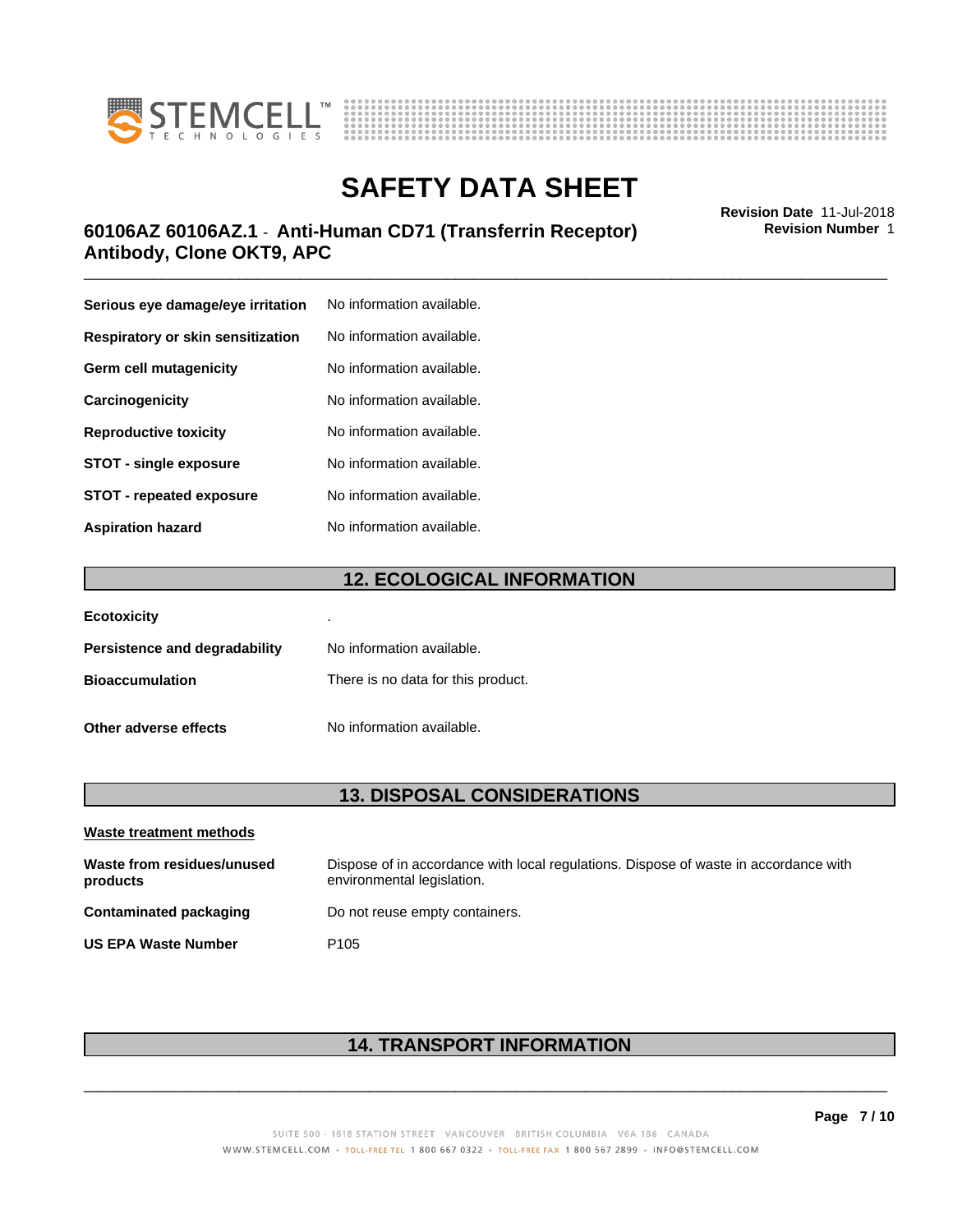



### \_\_\_\_\_\_\_\_\_\_\_\_\_\_\_\_\_\_\_\_\_\_\_\_\_\_\_\_\_\_\_\_\_\_\_\_\_\_\_\_\_\_\_\_\_\_\_\_\_\_\_\_\_\_\_\_\_\_\_\_\_\_\_\_\_\_\_\_\_\_\_\_\_\_\_\_\_\_\_\_\_\_\_\_\_\_\_\_\_\_\_\_\_ **Revision Date** 11-Jul-2018 **60106AZ 60106AZ.1** - **Anti-Human CD71 (Transferrin Receptor) Antibody, Clone OKT9, APC**

**DOT** Not regulated **TDG** Not regulated **MEX** Not regulated **ICAO** (air) Not regulated **IATA** Not regulated **IMDG** Not regulated **RID** Not regulated **ADR** Not regulated **ADN** Not regulated

### **15. REGULATORY INFORMATION**

| <b>International Inventories</b> |                 |
|----------------------------------|-----------------|
| TSCA                             | Complies        |
| <b>DSL/NDSL</b>                  | Complies        |
| <b>EINECS/ELINCS</b>             | Complies        |
| <b>ENCS</b>                      | Does not comply |
| <b>IECSC</b>                     | Complies        |
| <b>KECL</b>                      | Complies        |
| <b>PICCS</b>                     | Complies        |
| AICS                             | Complies        |
|                                  |                 |

 **Legend:**

 **TSCA** - United States Toxic Substances Control Act Section 8(b) Inventory

 **DSL/NDSL** - Canadian Domestic Substances List/Non-Domestic Substances List

 **EINECS/ELINCS** - European Inventory of Existing Chemical Substances/European List of Notified Chemical Substances

 **ENCS** - Japan Existing and New Chemical Substances

 **IECSC** - China Inventory of Existing Chemical Substances

 **KECL** - Korean Existing and Evaluated Chemical Substances

 **PICCS** - Philippines Inventory of Chemicals and Chemical Substances

 **AICS** - Australian Inventory of Chemical Substances

### **US Federal Regulations**

#### **SARA 313**

Section 313 of Title III of the Superfund Amendments and Reauthorization Act of 1986 (SARA). This product does not contain any chemicals which are subject to the reporting requirements of the Act and Title 40 of the Code of Federal Regulations, Part 372.

 $\overline{\phantom{a}}$  ,  $\overline{\phantom{a}}$  ,  $\overline{\phantom{a}}$  ,  $\overline{\phantom{a}}$  ,  $\overline{\phantom{a}}$  ,  $\overline{\phantom{a}}$  ,  $\overline{\phantom{a}}$  ,  $\overline{\phantom{a}}$  ,  $\overline{\phantom{a}}$  ,  $\overline{\phantom{a}}$  ,  $\overline{\phantom{a}}$  ,  $\overline{\phantom{a}}$  ,  $\overline{\phantom{a}}$  ,  $\overline{\phantom{a}}$  ,  $\overline{\phantom{a}}$  ,  $\overline{\phantom{a}}$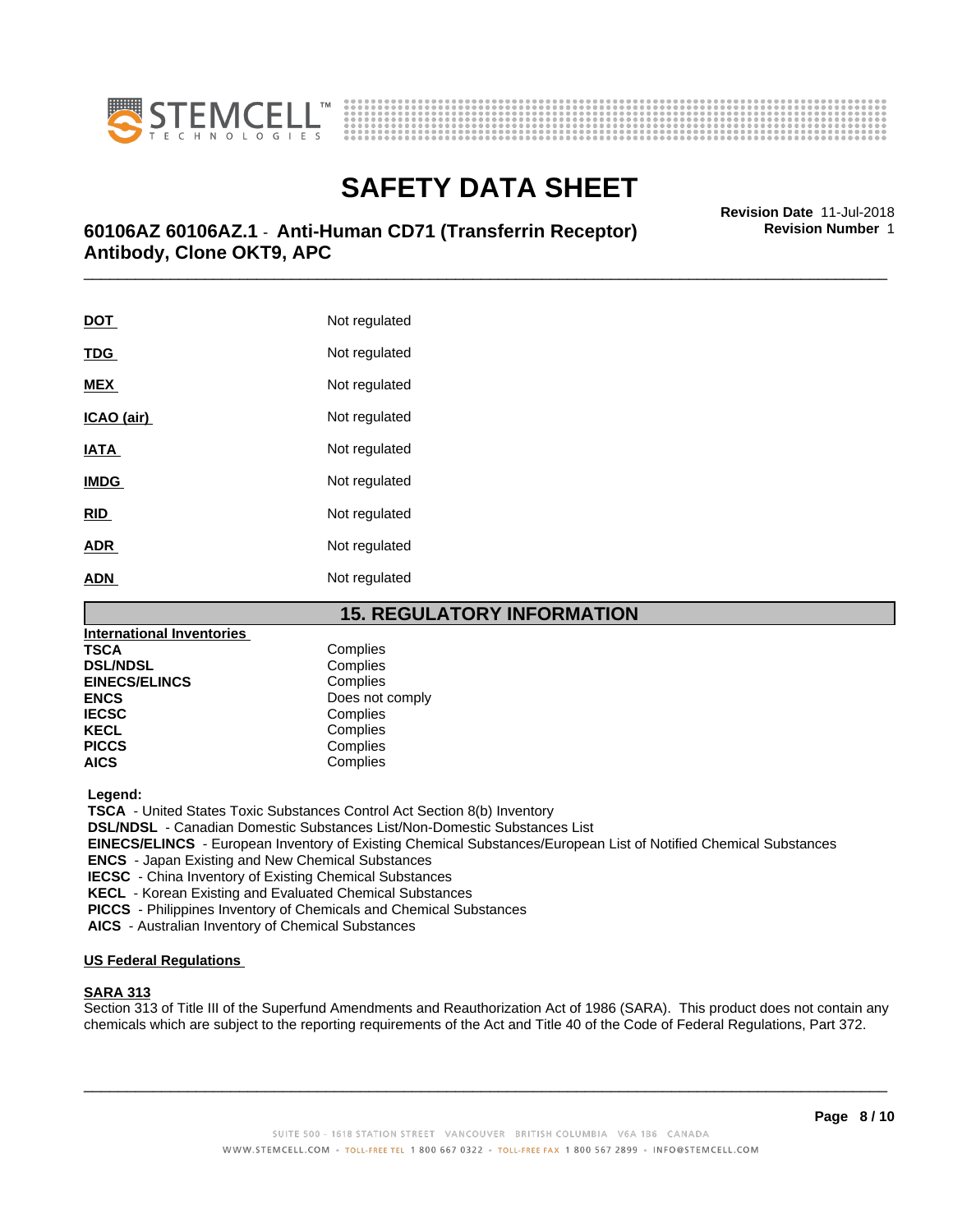



# **SAFETY DATA SHEET**<br>Revision Date 11-Jul-2018

**Revision Number** 1

### \_\_\_\_\_\_\_\_\_\_\_\_\_\_\_\_\_\_\_\_\_\_\_\_\_\_\_\_\_\_\_\_\_\_\_\_\_\_\_\_\_\_\_\_\_\_\_\_\_\_\_\_\_\_\_\_\_\_\_\_\_\_\_\_\_\_\_\_\_\_\_\_\_\_\_\_\_\_\_\_\_\_\_\_\_\_\_\_\_\_\_\_\_ **Revision Date** 11-Jul-2018 **60106AZ 60106AZ.1** - **Anti-Human CD71 (Transferrin Receptor) Antibody, Clone OKT9, APC**

| SARA 311/312 Hazard Categories    |    |  |
|-----------------------------------|----|--|
| Acute health hazard               | No |  |
| <b>Chronic Health Hazard</b>      | No |  |
| <b>Fire hazard</b>                | No |  |
| Sudden release of pressure hazard | N٥ |  |
| <b>Reactive Hazard</b>            | No |  |

#### **CWA (Clean WaterAct)**

This product does not contain any substances regulated as pollutants pursuant to the Clean Water Act (40 CFR 122.21 and 40 CFR 122.42).

#### **CERCLA**

This material, as supplied, does not contain any substances regulated as hazardous substances under the Comprehensive Environmental Response Compensation and Liability Act (CERCLA) (40 CFR 302) or the Superfund Amendments and Reauthorization Act (SARA) (40 CFR 355). There may be specific reporting requirements at the local, regional, or state level pertaining to releases of this material.

### **US State Regulations**

#### **California Proposition 65**

This product does not contain any Proposition 65 chemicals.

#### **U.S. State Right-to-Know Regulations**

#### **US State Regulations**

| Chemical name            | New Jersey | <b>Massachusetts</b> | Pennsylvania |
|--------------------------|------------|----------------------|--------------|
| Water                    |            |                      |              |
| 7732-18-5                |            |                      |              |
| Sodium Phosphate Dibasic |            |                      |              |
| 7558-79-4                |            |                      |              |
| Sodium Azide             |            |                      |              |
| 26628-22-8               |            |                      |              |

### **U.S. EPA Label Information**

**EPA Pesticide Registration Number** Not applicable

### **16. OTHER INFORMATION, INCLUDING DATE OF PREPARATION OF THE LAST REVISION**

**Prepared By, State Control. STEMCELL Technologies Canada Inc.**